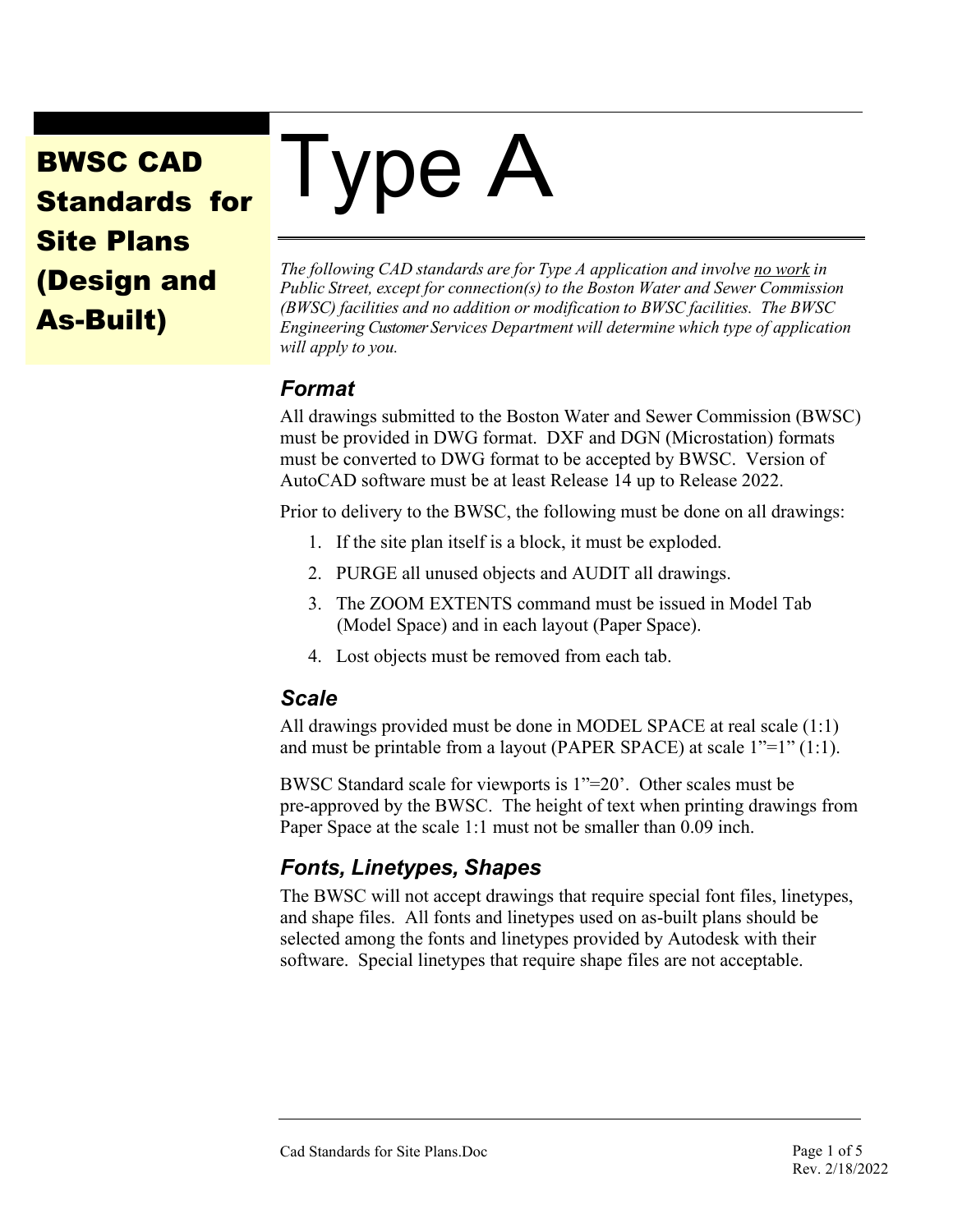#### *Layers*

All drawings submitted to the BWSC must comply with the following layers and colors:

| Vame                                                                                                                                                                                                        | င်္ | Freeze | -ock | Color | inetype           | <u>ior</u> |  |  |
|-------------------------------------------------------------------------------------------------------------------------------------------------------------------------------------------------------------|-----|--------|------|-------|-------------------|------------|--|--|
| <b>BWSC-DRAIN</b>                                                                                                                                                                                           | O   | o      | ≞™   | 104   | <b>CONTINUOUS</b> | Щ          |  |  |
| Proposed and as-built drain pipes, catch basins, manholes, laterals related annotations,<br>etc. Existing drain on separate layer color 253                                                                 |     |        |      |       |                   |            |  |  |
| <b>BWSC-SEWER</b>                                                                                                                                                                                           |     |        | ₽    | 30    | <b>CONTINUOUS</b> | 燕          |  |  |
| Proposed and as-built sewer and combined sewer pipes, manholes, laterals and related<br>annotations, etc. Existing sewer on separate layer color 253                                                        |     |        |      |       |                   |            |  |  |
| <b>BWSC-WATER</b>                                                                                                                                                                                           |     |        |      | 160   | <b>CONTINUOUS</b> | 燕          |  |  |
| Proposed and as-built water pipes, valves, hydrants, service connections, meter, related<br>annotations, etc. Existing water on separate layer color 253                                                    |     |        |      |       |                   |            |  |  |
| <b>BWSC-DIM</b>                                                                                                                                                                                             |     | o      | n    | 240   | <b>CONTINUOUS</b> | Щ          |  |  |
| Dimensions, measurements, ties, and stations to proposed and as-built water, sewer<br>and drain facilities, miscellaneous as-built annotations.                                                             |     |        |      |       |                   |            |  |  |
| <b>BWSC-Street Names</b>                                                                                                                                                                                    |     |        |      | 180   | <b>CONTINUOUS</b> | 碼          |  |  |
| For street names only. Color 180 is defined with a line width of 0.70 mm in all BWSC<br>PC3 files.                                                                                                          |     |        |      |       |                   |            |  |  |
| <b>Building Outline</b>                                                                                                                                                                                     |     | o      | ⅎ    |       | white CONTINUOUS  | Щ          |  |  |
| Thick polyline for proposed building outline in black.                                                                                                                                                      |     |        |      |       |                   |            |  |  |
| Prop-Roadway                                                                                                                                                                                                |     |        |      |       | white CONTINUOUS  | ≝          |  |  |
| For proposed or new roadways, property limits. Limited linework and annotations if<br>possible                                                                                                              |     |        |      |       |                   |            |  |  |
| ALL OTHER UTILITIES LAYERS in<br><b>MODEL</b> space                                                                                                                                                         |     |        |      | 253   | <b>CONTINUOUS</b> | Щ          |  |  |
| All existing and proposed utilities, existing water, sewers, and drains, existing roadways,<br>sidewalks, parking lots, vegetation, proposed curbs, existing and proposed electric,<br>telephone, gas, etc. |     |        |      |       |                   |            |  |  |
| ALL LAYERS IN TITLE BLOCKS                                                                                                                                                                                  |     |        |      |       | white CONTINUOUS  | ≝          |  |  |
| Frame, text and all object in title block must be black                                                                                                                                                     |     |        |      |       |                   |            |  |  |

The color of all AutoCAD entities must be set to BYLAYER.

Structural and other details can be in any color except yellow, cyan and the colors used above (30, 104, 160, 180, 240).

For the applicant's convenience, a drawing file with the above layers and an example drawing can be found on the Commission's website. These can be found under AutoCAD Templates under Forms, Specifications and Templates here:

<https://www.bwsc.org/builders-contractors/site-plan-requirements>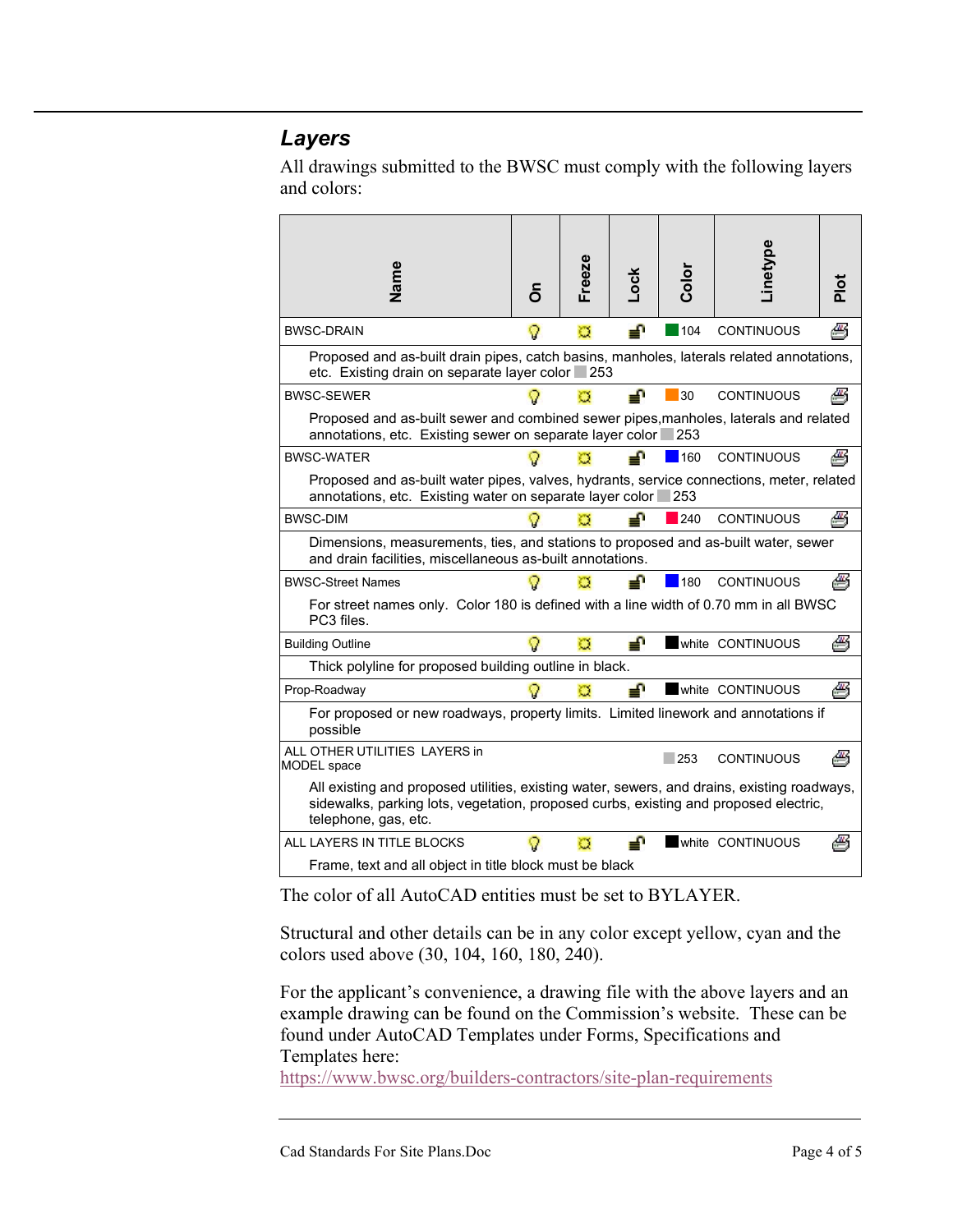#### *External Reference and Image Files*

- $\checkmark$  When submitting Site Plan Record Plan Drawings to Engineering Customer Service, please make sure that there are no External Reference files (XREFS) and external images included in the Drawing. You can choose to bind a XREF to a drawing using either the Bind option or the Insert option. The option you choose determines how the file names are merged from the reference file into the drawing file. Using Bind will avoid overriding existing block definitions. If you use Insert, the symbol names are merged into the drawing file. If duplicate symbols exist, AutoCAD uses the symbols already defined in the current drawing and overrides them.
- $\checkmark$  External images must be removed from drawings and re-inserted as an embedded (OLE) object. (Copying and pasting images from MS Word is a quick method for embedding images).

#### *Surveyed Information*

- $\overrightarrow{AEC}$  survey points, if available should be present in the drawing on frozen or non-printable layers.
- $\checkmark$  If available, benchmark elevation and description should be noted with location description.

#### *Annotations*

- $\checkmark$  The default "Standard" text style and Dimension Style must not be used. The applicant must create their own text styles and dimension styles.
- $\checkmark$  The "ASBUILT" text style included in the BWSC template should be used for proposed (design) and for as-built annotations.
- $\overline{\phantom{a}}$  As-built and proposed annotations should be on the appropriate BWSC layer (see table above). Miscellaneous proposed annotations should be black.
- $\checkmark$  Street names must be at least 0.30 inch high on prints. The "Street" Names" layer with color 180 should be used so that street names will be printed in black with a line width of 0.80 mm. No other entities should be present on this layer. Private streets must be named and annotated with the words "(PRIVATE WAY)".
- $\checkmark$  Annotations should be set to print no smaller than 0,09 inch high from the layout (PAPER SPACE).
- $\checkmark$  Fonts used must be selected among the fonts present on Autodesk. Fonts used for logos should be exploded.
- $\checkmark$  Windows default True Type Fonts Arial, Swiss, and Times are also acceptable.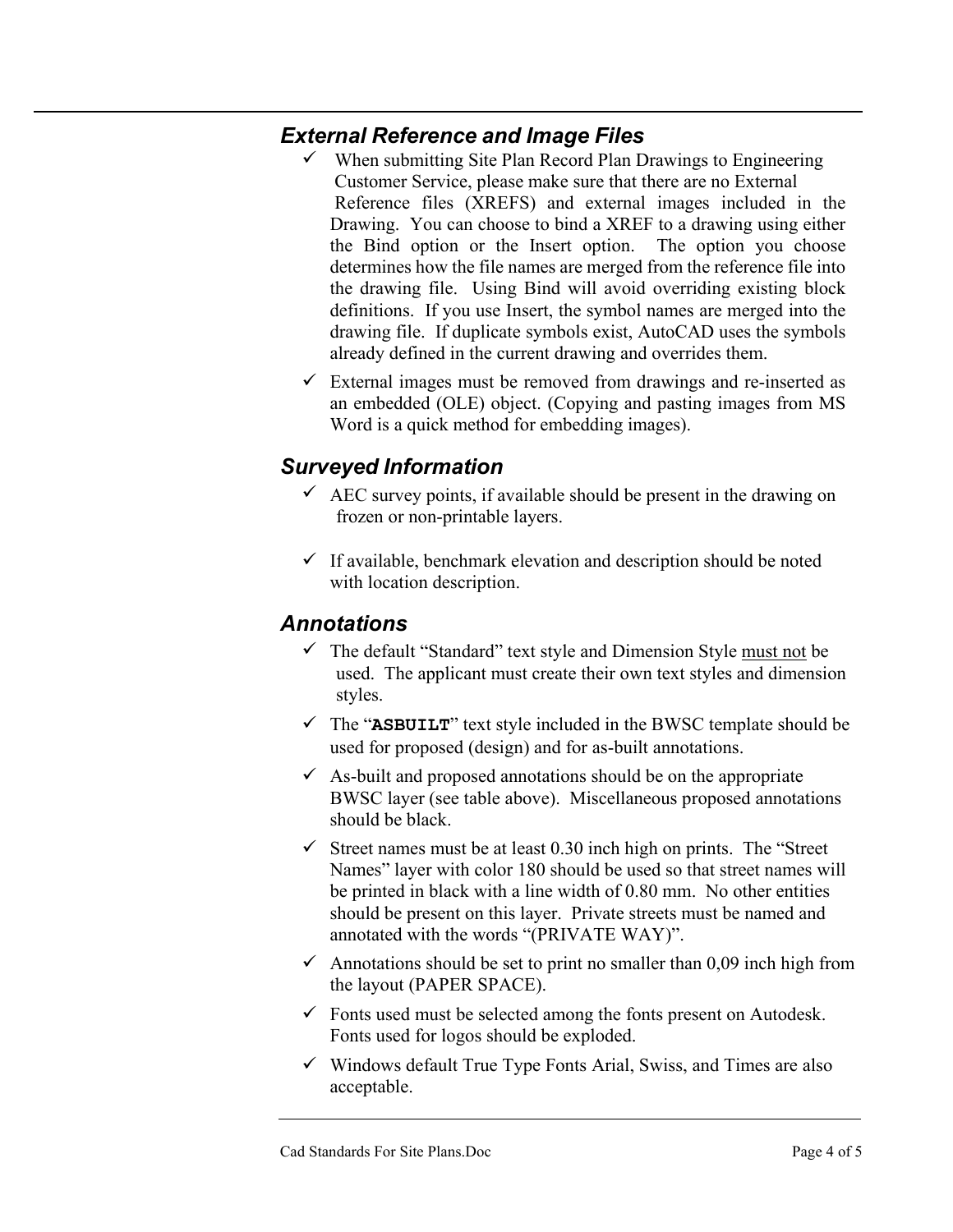- $\checkmark$  Size and type of pipes as well as year of installation should be noted.
- $\checkmark$  Hydrant manufacturer must be noted near hydrants.
- $\checkmark$  Valves manufacturer must be noted near water valves.
- $\checkmark$  Water meter number and MTU serial number must be noted near the meter if known.
- $\checkmark$  Sump manholes should be noted as such.

#### **Depths**

- o Rim elevations and inverts taken must refer to **Boston City Base** (BCB) elevation (NAVD 1988 +6.46').
- o Depths on valves must be indicated as well as on tees, crosses, and bends.
- o For all manholes, inverts must be noted. Inverts must start with the outlet of the manhole, then all inverts IN must be listed from the outlet in a clockwise order. If two or more inverts are the same, they all must be listed.
- o Rim elevations must be taken and noted on plans for all proposed manholes and catch basins.

#### **Stationing**

- o If stationing has been performed, it should be left on the drawing(s) on a white layer.
- $\circ$  When possible STA 0+00 should be aligned with the corner of the property line of the street where work is taking place.
- o All manholes, valves, tees, crosses, bends and service connection must be stationed.

#### *Symbols*

- $\checkmark$  Symbols provided in the BWSC template file and in the BWSC Symbol Library file must be used as indicated.
- $\checkmark$  Symbols are to be used as provided, scale 1:1 in model space, not exploded. The valve symbol may be scaled to fit pipe.
- $\checkmark$  Bends must be notes along water mains as horizontal or vertical. Complex situations should have a detailed view and/or picture.
- $\checkmark$  When manhole is not centered on the pipe, it must be shown as such.
- $\checkmark$  If other symbols (AutoCAD 2006-2022 dynamic blocks format only) are needed, request them from the Director of CAD, Denise Devlin at 617-989-7424 or at [devlindm@bwsc.org](mailto:devlindm@bwsc.org)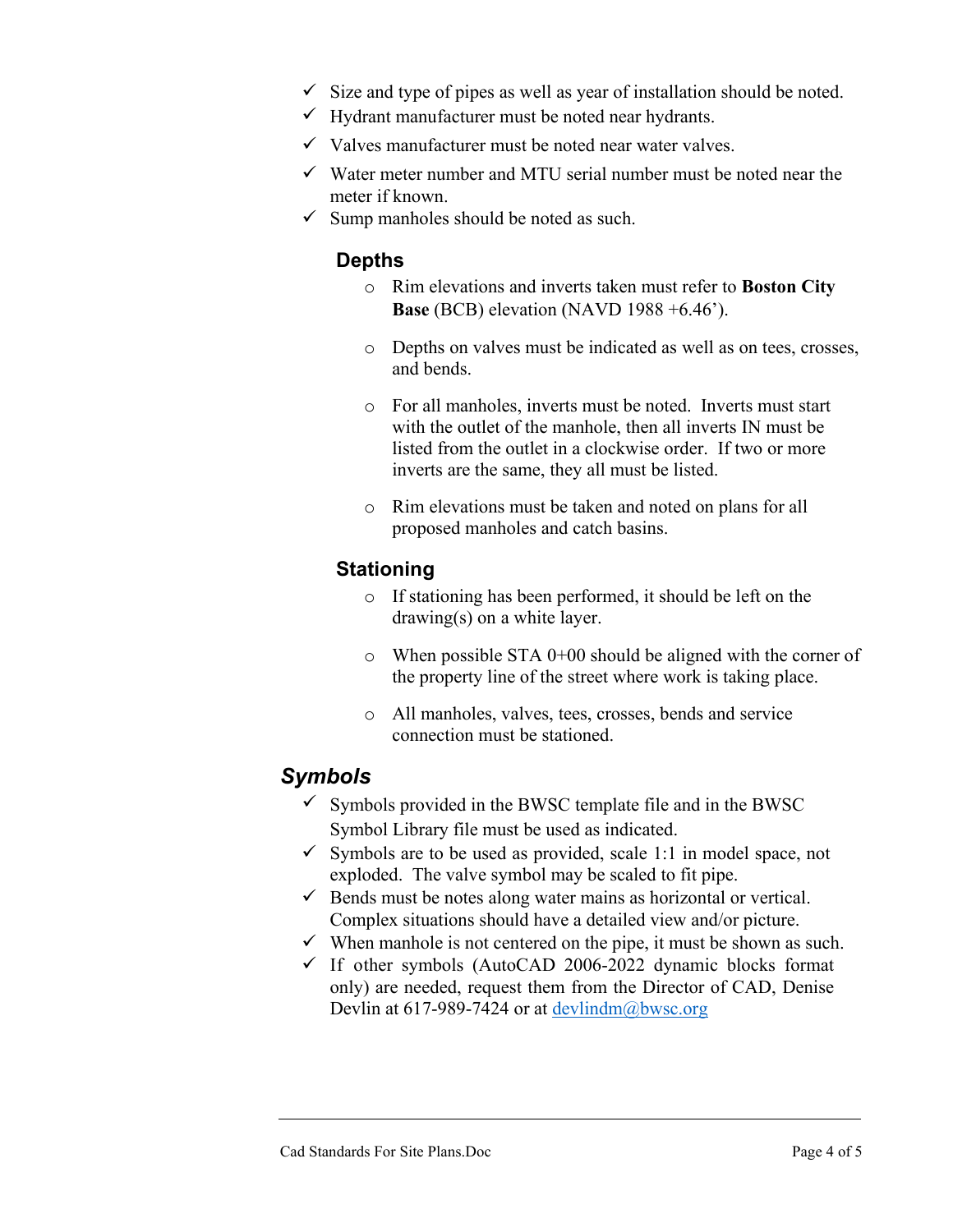$\checkmark$  Wye connections must be inserted so that they are in the direction of the flow.

#### *Dimensions*

- $\checkmark$  The default "Standard" dimension style must not be used. The applicants must create their own dimension styles or use the As-Built dimension style provided.
- $\checkmark$  Swing ties must be taken to locate valves, tees, crosses, bends, manholes, catch basins, service connections, etc.
- $\checkmark$  Offsets from the property line must be taken at valves, tees, crosses, bends, manholes, service connections, and every 50 feet along the pipes.

#### *Profiles*

- $\checkmark$  Profiles must be created for as-built sewers and drains and show the following:
	- o Existing grade or finished grade must be shown and based on Boston City Base elevation.
	- o Station number, rim, and invert elevations must be noted at each manhole.
	- o If a profile is provided, the color of layers created by the software must be changed according to the above chart.

#### *Pipes*

- $\checkmark$  Although the BWSC standard is to show pipes widths at real size, proposed and as-built pipes may be represented with a solid polyline with a printed width of at least  $1/16$ <sup>th</sup> an inch (1.50 mm).
- $\checkmark$  Services pipes must be shown with service gates or corporation stop and up to the meter.
- $\checkmark$  Fire pipes must be shown up to the OS&Y valve or to the cross connection device.
- $\checkmark$  Abandoned services left in place should be noted on plans.
- $\checkmark$  Sewer and drain connections must be shown up to the building.

Questions about the BWSC CAD Standards should be directed

to:

Denise Devlin, P.E. Director of CAD Tel: 617-989-7424 [devlindm@bwsc.org](mailto:devlindm@bwsc.org)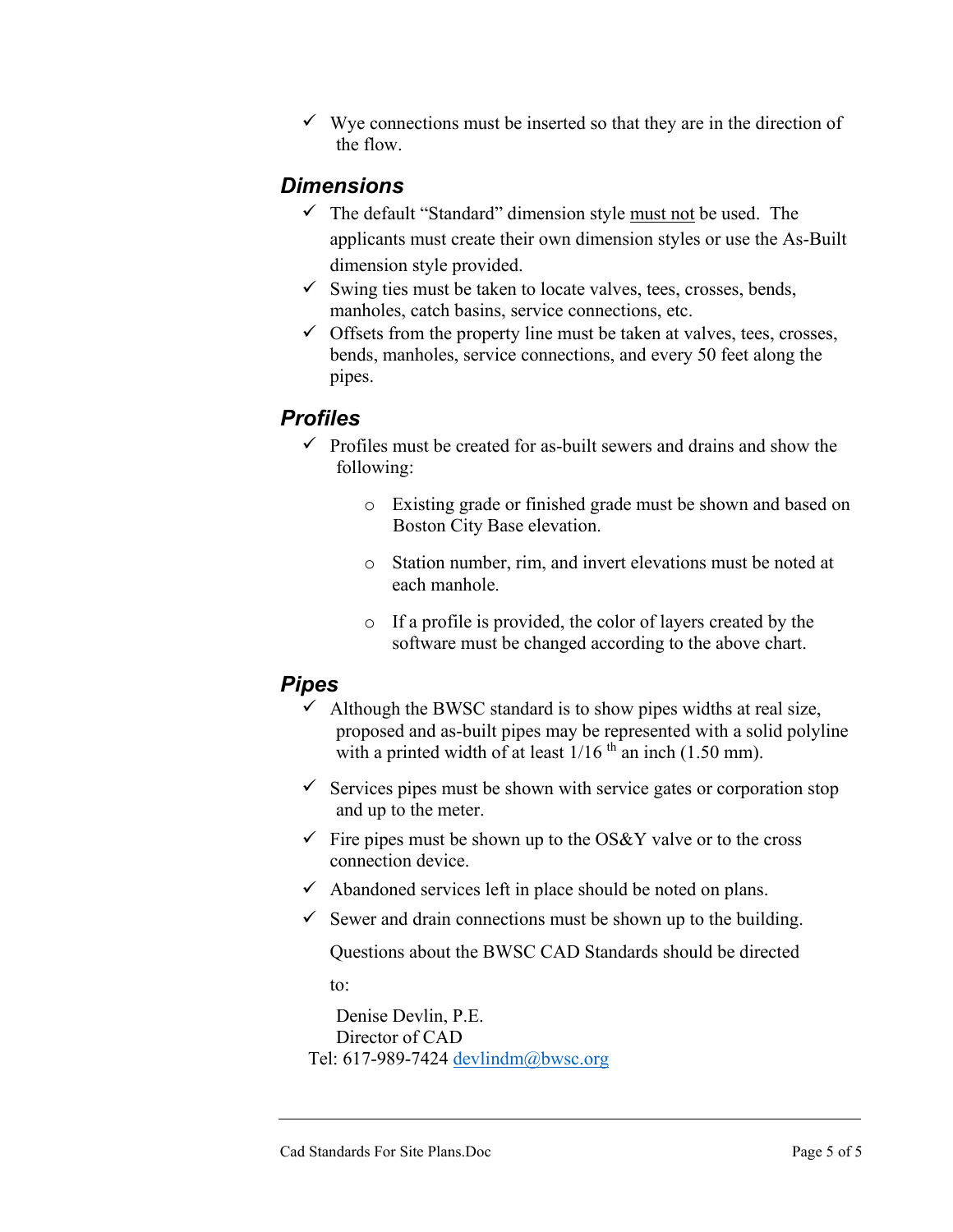The Inspection Sign-Off Schedule must be included with each proposed and as-built site plan submission.

See AutoCAD template for form.

| <b>Service Connections</b> |                                |              |                                |                              |  |  |  |  |
|----------------------------|--------------------------------|--------------|--------------------------------|------------------------------|--|--|--|--|
|                            | <b>To Be Submitted with</b>    |              | <b>To Be Submitted with</b>    |                              |  |  |  |  |
|                            | <b>Proposed Plans</b>          |              |                                | <b>As-Built Plans</b>        |  |  |  |  |
| <b>Item</b>                |                                |              |                                |                              |  |  |  |  |
| No.                        | <b>Description of Service</b>  |              | <b>Qty BWSC Inspector/Date</b> | <b>Comments</b>              |  |  |  |  |
| 1                          | 2" Domestic Service            | $\mathbf{1}$ | Tom Krabey / 3.23.09           | See GSA 1235                 |  |  |  |  |
| $\overline{2}$             | 4" Fire Pipe Service           | $\mathbf{1}$ | Tom Krabey / 3.23.09           | See GSA 1236                 |  |  |  |  |
| 3                          | 6" Drain Overflow              | $\mathbf{1}$ | Leo Grastorf / 3.24.09         | <b>Modified Installation</b> |  |  |  |  |
| 4                          | Infiltration (6' dia. Drywell) | $\mathbf{1}$ | Leo Grastorf / 3.24.09         | <b>GSA 1234</b>              |  |  |  |  |
| 5                          | Particle Separator             | 1            | Leo Grastorf / 3.24.09         | <b>Not Installed</b>         |  |  |  |  |
| 6                          | Cut & Cap Water                | 1            | Leo Grastorf / 3.24.09         | Completed                    |  |  |  |  |
| $\overline{7}$             | Cut & Cap Sewer                | 1            | Leo Grastorf / 3.24.09         | Completed                    |  |  |  |  |
| 8                          |                                |              |                                |                              |  |  |  |  |
|                            |                                |              |                                |                              |  |  |  |  |
|                            |                                |              |                                |                              |  |  |  |  |
|                            |                                |              |                                |                              |  |  |  |  |
|                            |                                |              |                                |                              |  |  |  |  |
|                            |                                |              | Sample Information On          |                              |  |  |  |  |
|                            |                                |              |                                |                              |  |  |  |  |
|                            |                                |              |                                |                              |  |  |  |  |

#### **INSPECTION SIGN-OFF SCHEDULE**